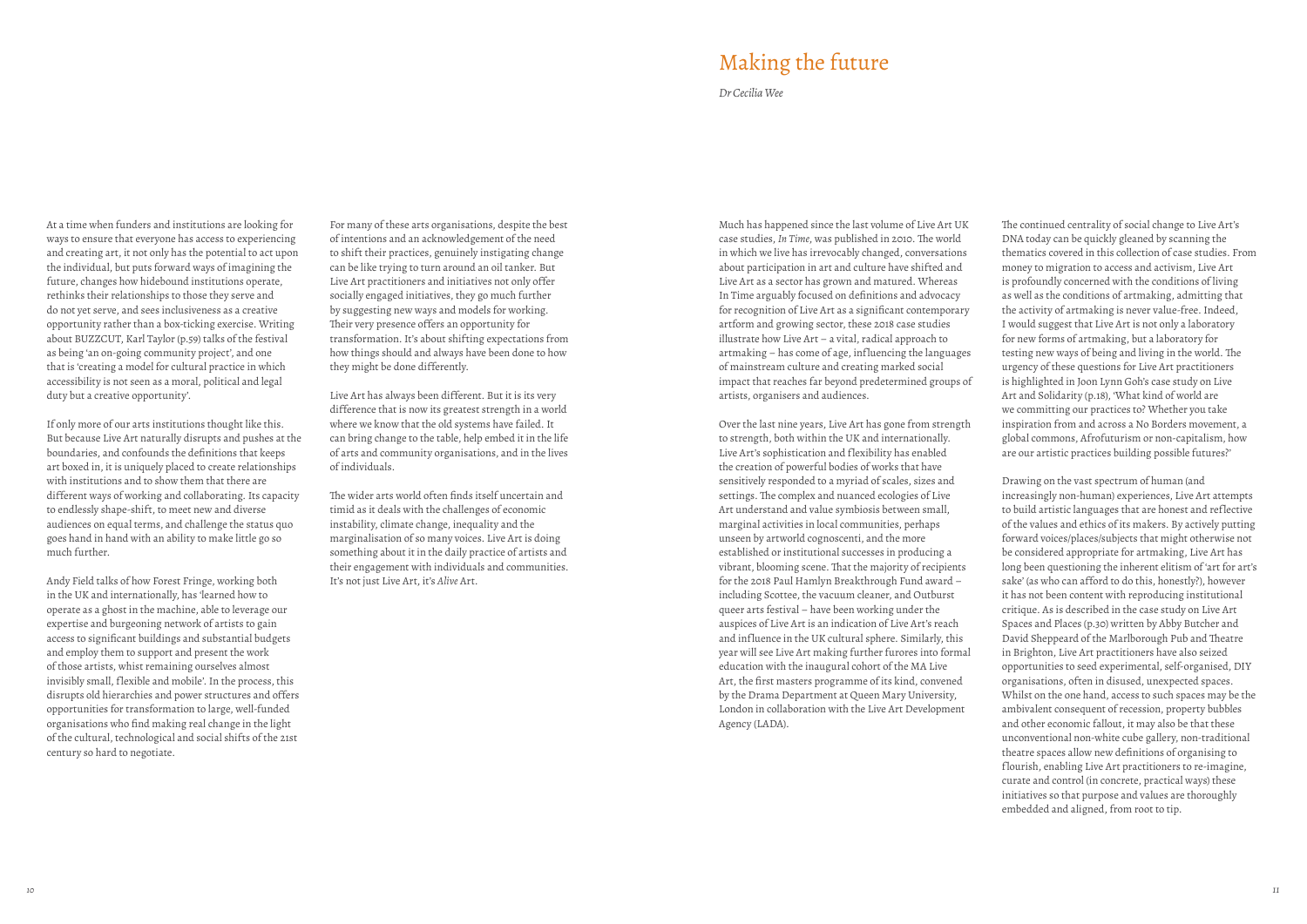They Are Here, 40 Temps, 8 Days, Tate Modern, 2017. Photo by Indre Neiberkaite

At a time when metrics, quantifcation and the collection of data loom large as ways to know and understand the world, Live Art provokes us to practice artmaking and art-enabling beyond the norm, reminding us about the power of leftfeld intelligence, humour and a nimble rolling-with-the-punches, coupled with a recognition that there is always an opportunity to shift inequities of the status quo. As Andy Field in his case study on Live Art and Money (p.80) asserts, Live Art is 'collaborative, non-hierarchical, responsive, disruptive, f leet-footed and imaginative'.

## *Live Art building(s)*

Live Art challenges the methods and languages of artmaking, through its interdisciplinary use of material, subject matter and settings. Moreover, Live Art has attempted to change the institutional structures that enable presentation of work and understandings of audiences. As a sector with big ambition, (often) small budgets and a discontent with inequalities, Live Art initiatives are keen to create support structures for artmaking that ref lect the values of the work itself. As a result, the UK's Live Art sector plays a key role in a fundamental shift to the ways that culture is being produced and presented around the world.

By reflecting on what it means for different types of bodies to be present, perform and experience, Live Art often fundamentally challenges and disrupts the relationships between art makers, art support structures and audiences, encouraging mutual responsibility and support. Karl Taylor's case study on Live Art and Access (p.59) refers to how Live Art practitioners have challenged the convention of viewing the bodies of BSL interpreters as invisible instruments, 'Artists working in Live Art are rarely content with ignoring another body onstage with them; they want – and need – to address how this new body shifts power and space'. In Live Art, the provision of access is not merely a barrier to be addressed, but instead becomes a creative parameter and challenge for artists to address.

The values, achievements and hopes of Live Art remind me every day to be brave, demanding that I remember every woman and person of colour who has stood up for their rights, so that I – as a WOC (Woman of Colour) – can be part of the Live Art sector. We need bravery to make work that communicates the barriers of privilege, breaks them down and builds an accessible and inclusive ecology that tells of diverse experiences and models a more equitable society. Bravery is also needed to build infrastructures for Live Art practices, so that artists, organisers and participants are able to take time and space, to nurture contexts against the incessant waves of neo-liberal energies.

Live Art forms of protest and resistance therefore manifest as a need to push beyond the making of image or action, towards the building of inclusive spaces and ways to co-critique and co-create relations between those who contribute to artwork in ways not often acknowledged by official discourse on art. For instance, They Are Here's 40 Temps, 8 Days (2017), a durational performance work during which fve different temps a day are employed to do activities they would usually do in their spare time, writes new critiques of labour forms into the ecosystem of making art.

## *Live Art defance*

*'What's the point in taking up space with a semi-nude non-binary body and a megaphone if you have to get permission frst?'* Abby Butcher and David Sheppeard, Live Art Spaces and Places (p.30)

Discussing the relationships between direct action and durational performance in their case study on Live Art and Activism (p.22), Mel Evans and Hayley Newman tell us that 'in the cultural sphere we are subject to the health and safety checks and constraints of galleries. In activism we take care of health and safety planning ourselves'. Determination, inventiveness and defance have been crucial to the success of Liberate Tate and

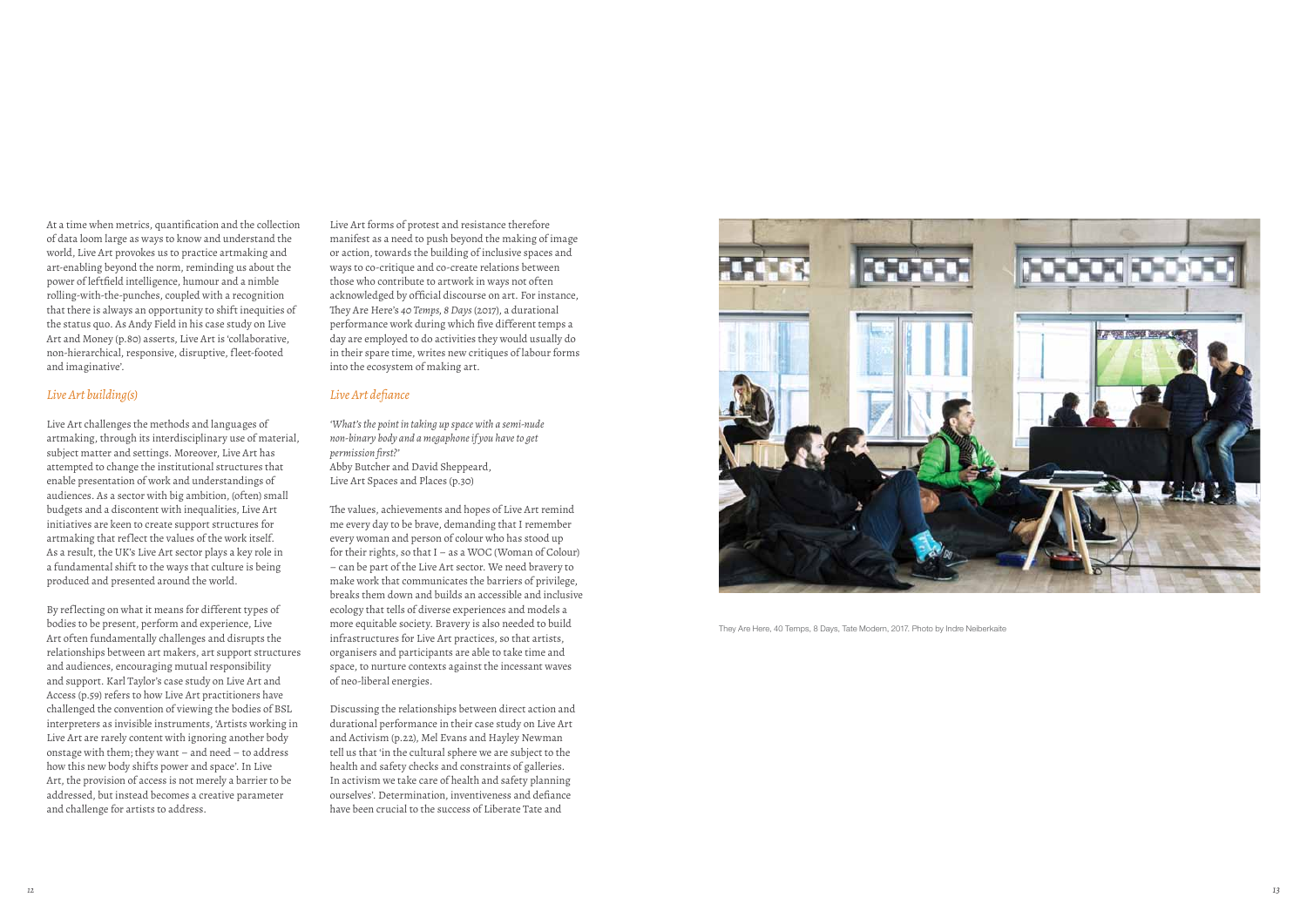other Live Art initiatives that challenge the perception of art organisations as primary custodians of society's rituals. Indeed, this defance is noted again in Salome Wagaine's case study on Live Art and Representation (p.38), 'artists and arts leaders have grown tired of politely knocking on doors. Instead, they learnt to talk the talk of funders and politicians in order to unlock institutional and government support for the art they want to make'. Wagaine highlights shifts in language that have accompanied the various changes in policy, public acceptance and understanding of who art is made by and who it is for. Alongside these tides, Live Art has consistently championed artmaking that engages with the issues of representation, identity and difference, because as she says, 'without representation, we learn to forget ourselves'.

The social practice that underpins much Live Art practice calls for the hearts, minds and bodies of artists, organisers and audiences to be refuelled, in order to continue growing and thriving. Namely, Live Art ecologies need care, sustenance and imagination.

## *Live Art lives*

This principle of care is outlined in Ilana Mitchell's case study on Live Art and Participation (p.52) which discusses the impact of Joshua Sofaer's *Opera Helps* and Monica Ross' *Anniversary – an Act of Memory* on everyone who comes into contact with them, 'if you are going to invite people to participate in works, every layer …must be treated with respect and care'. In both of these works, allowing sufficient time for relationships to evolve seems to be decisive and necessary for empowered engagement between artists, organisers and participants. Going beyond refusal of traditional, passive models of being an audience member, towards shaping new conceptions of audience is inherent to Live Art approaches.

### *1. Care –*

This set of case studies evidences that Live Art is infltrating all sorts of weird and wonderful spaces, yet the sector, its supporters, funders and institutions must also acknowledge and describe the fnancial, emotional and physical toll that such work takes to perform. Often this potential is thwarted by burnout and fatigue, in the face of an extremely challenging economic environment and political uncertainty prompted by the Brexit vote. As a framework for not only producing art but also reproducing ourselves, the notions of sustenance and nourishment are essential components to Live Art, helping those who make work in this sector to replenish the various forms of labour expended.

#### *2. Sustenance -*

## *3. Imagination –*

Mary Paterson states, 'Live Art is the invitation to think and keep on thinking. It is precisely this attention to thinking as a process, rather than ideas of any form, that makes it so radical and so engaging. After all, this is an activity not just open to everyone but contingent on everyone involved' (p.75). Through trust, dialogue and care for the development of an artist's idea, Live Art creates space and opportunity to imagine wildly, and turn such imaginings into a reality. The belief in the germ of a new work, which could be written in the last line of an email or whispered in between details about budgets, is threaded through Aaron Wright's case study on Live Art and Artist Development (p.45), where he talks about, 'sensitive and supportive commissioning which takes a 'slow burn' approach'.



Monica Ross, Act 19, LSE, 2010. Photo by Bernard Mills